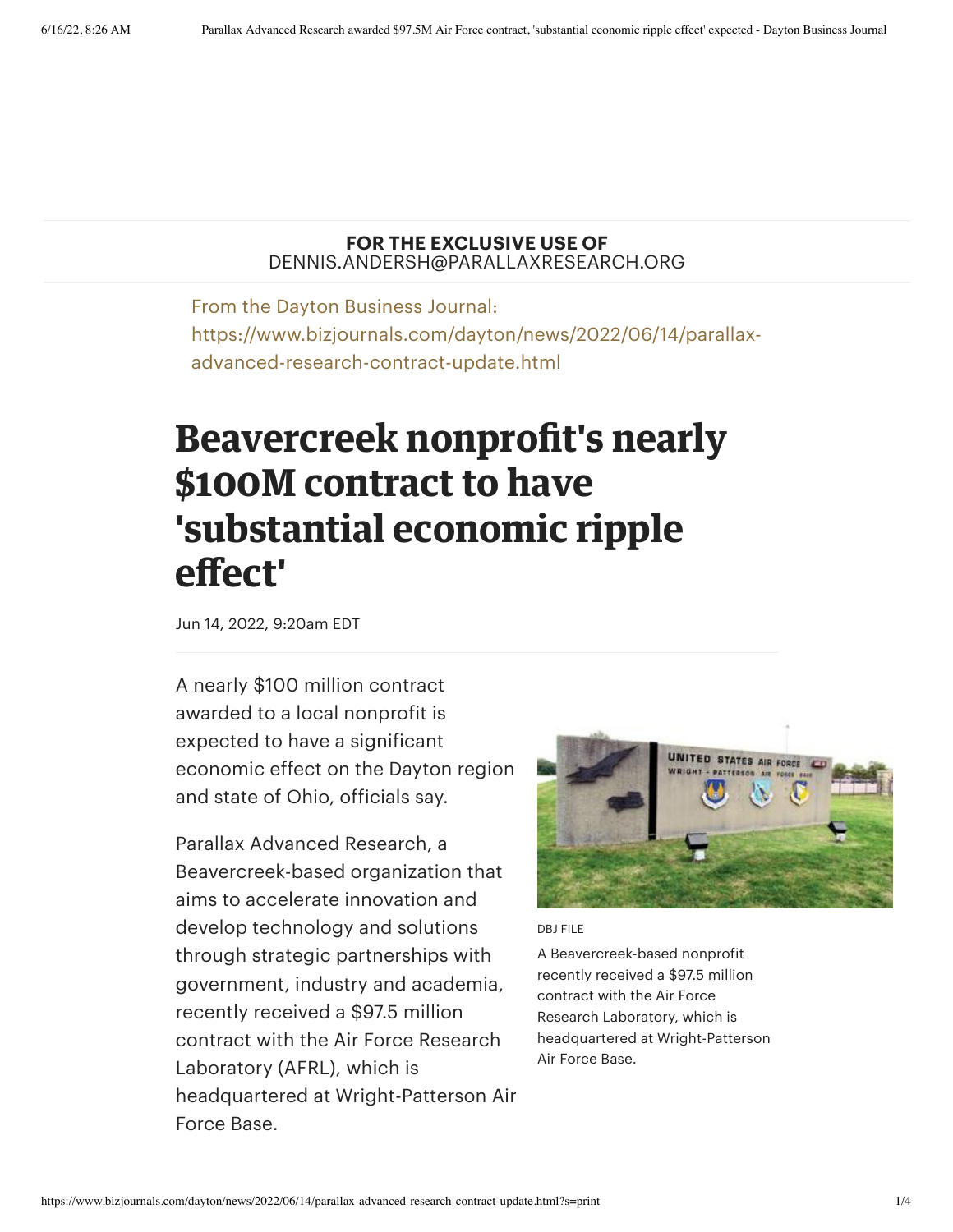6/16/22, 8:26 AM Parallax Advanced Research awarded \$97.5M Air Force contract, 'substantial economic ripple effect' expected - Dayton Business Journal

The deal is for AFRL's Mission Analytics Technology and Research for Innovative eXploitation (MATRIX) initiative. The MATRIX program is focused on conducting basic, applied and advanced scientific and technical research in human-machine teaming, human performance, psychological processes and physiological indicators.

"This is an incredible opportunity for Parallax to support future [warfighters](https://www.bizjournals.com/dayton/search/results?q=Dennis%20Andersh) and the mission," Parallax President and CEO Dennis Andersh said. "Parallax research scientists and engineers understand that the human mind is a rigorous analytical tool that, when paired with world-class technology and innovation, can become revolutionary. We look forward to seeing how our research improves the lives of airmen and guardians."

The seven-year project is expected to bring approximately \$87 million in payroll to Ohio. Parallax plans to hire more than 35 employees and contractors with expertise in human-machine teaming, cognitive psychology, artificial intelligence, software development, software architecture, intelligence processing, software design and human-machine interfaces. Parallax's hiring priorities are to attract talent throughout the state, with a focus on southwest Ohio. The nonprofit offers a salary range from \$55,000 to \$200,000 to new hires supporting the MATRIX contract.

"This contract will result in \$87 million in payroll over the next seven years," Dayton Area Chamber of Commerce President and CEO Chris [Kershner](https://www.bizjournals.com/dayton/search/results?q=Chris%20Kershner) said, adding the economic impact of the MATRIX contract is 'a significant investment being infused into our local and state economy that will have a substantial economic ripple effect.' "Parallax is carving a path for the next frontier of aerospace innovation, and they are doing it from right here in Beavercreek, Ohio."

Aligning with MATRIX objectives, Parallax aims to conduct research and development in three technical areas — multi-source analytics, joint all-domain systems analytics and machine learning analytics. This effort will include cognitive systems engineering and agile software development methods to envision enhanced workflows, develop and transition rapid software prototypes, and conduct scientific research and experimentation. The goal is to improve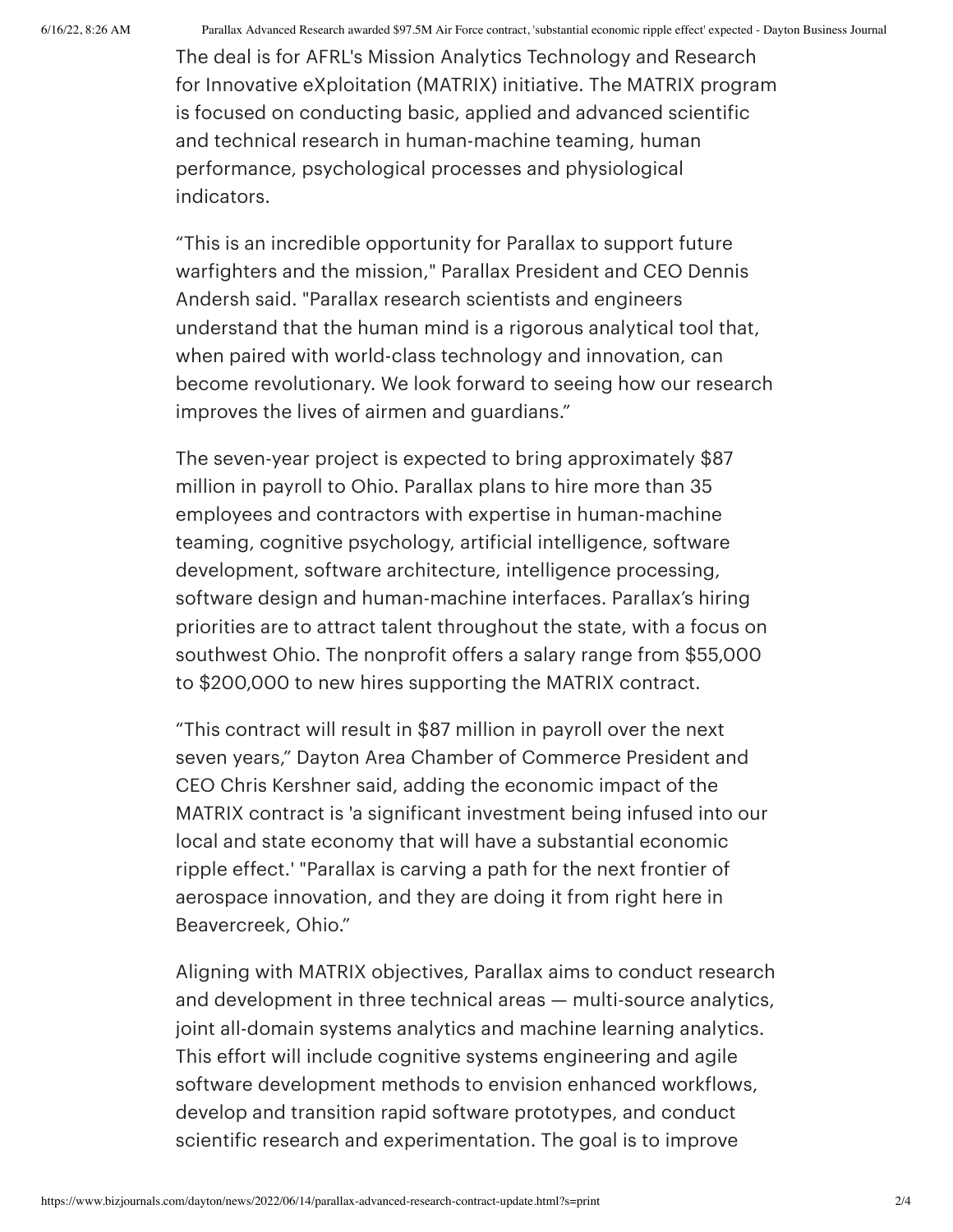6/16/22, 8:26 AM Parallax Advanced Research awarded \$97.5M Air Force contract, 'substantial economic ripple effect' expected - Dayton Business Journal

analytic reasoning, insight, and meaning-making from complex and uncertain data in a variety of operational domains.

"Dayton continues to be a leader in development of our nation's military defense and capabilities," U.S. Rep. Mike [Turner](https://www.bizjournals.com/dayton/search/results?q=Mike%20Turner) (R-Dayton) said. "This contract will help Parallax Advanced Research advance their operations so they can improve technologies and research, all while ensuring our military heroes are safer and better equipped to protect our country."

Parallax's research efforts also will apply human factors and data science principles to research foundational knowledge, and will develop and assess airman-centric analytics that support all mission phases in distributed, dynamic, contested and degraded operational environments.

At Parallax, the human performance program merges principles from cognitive systems engineering, human factors and neuroscience with operational subject matter to design and develop solutions for current issues and future challenges. These solutions aim to improve the efficiency and effectiveness of human and machine systems in commercial, industrial and defense environments.

"The retention and expansion of Ohio's military and federal installations, and their critical missions, are vital to the economic health of our state, as well as our national security," said Joe [Zeis](https://www.bizjournals.com/dayton/search/results?q=Joe%20Zeis), Ohio Gov. Mike [DeWine](https://www.bizjournals.com/dayton/search/results?q=Mike%20DeWine)'s senior advisor for aerospace and defense. "The MATRIX contract awarded to Parallax will result in leadingedge research in analytical reasoning within complex military operational domains. This can potentially bring high-quality defense-focused job opportunities to Ohio that advance our state's infrastructure and quality of life."

The Parallax team will collaborate with small and large businesses and academic institutions across the nation, including 361 Interactive, AIS, Azimuth, Barbaricum, Basis Technologies, Black River Systems, CFD Research, Intuidex, Kevadiya, Kitware, The Ohio State University, Radiance Technologies, RCS, Redpoint AI, Tenet3, University of Cincinnati and University of Dayton Research Institute.